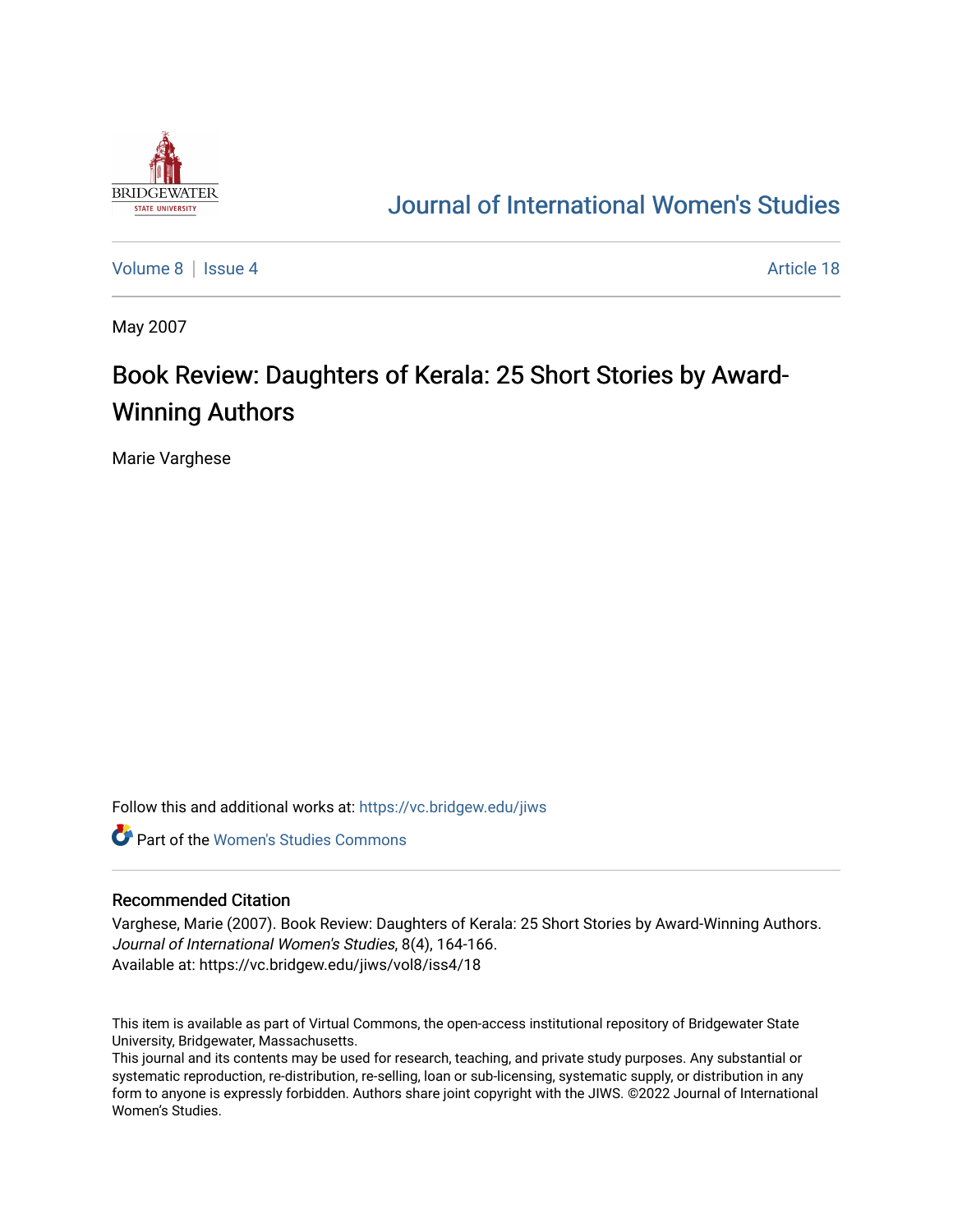*Daughters of Kerala.* Achamma C. Chandersekaran (transl.). 2004. Tuscan: Hats Off Books. pp.196. US\$ 17.95 (paperback).

## Reviewed by Marie Varghese $<sup>1</sup>$ </sup>

*Daughters of Kerala: 25 Short Stories by Award-Winning Authors*, presents a refreshing collection of fictional narratives that vividly represent the everyday experiences of women from the southwest state of Kerala, India. These pieces were originally published in Malayalam over a span of seventy years, and each story has been translated into English for the first time by Achamma Chandersekaran, a diasporic Keralite and former international trade specialist for education and training services at the U.S. Department of Commerce. While it may surprise potential readers of *Daughters of Kerala* to discover that a number of contributors to this anthology are male, Chandersekaran explains in the preface that her selection of stories was not based on the gender of the author but rather in the commitment of each writer to feature Malayalee women in the  $20<sup>th</sup>$  century. Taking this point into consideration, this anthology complicates the notion of what counts in South Asian Women's writing and may be useful to individuals interested in Women and Gender Studies and the social sciences, as well as creative writing. Despite the fact that none of the writers in this anthology explicitly describe their works as "feminist texts," it should be noted that these stories can be used in the classroom to discuss feminist approaches to analyzing prose produced in the global south.

 According to Chandersekaran, the stories included in this volume can be grouped according to two sub-themes. The first theme that emerges within these narratives confronts the challenges and possibilities of education among women in Kerala. This region of India is known for high levels of literacy and formal education among women, despite having one of the lowest per capita incomes in the country. This "Kerala Model" of governance, a legacy of socialist policies on education and land reform, has caught the attention of academics and development analysts for decades. Yet, as some of these stories demonstrate, these noteworthy advances in educational opportunities do not always translate into more autonomous conditions for women. As R.E. Ascher points out in the foreword, education is regarded as a "passport to marriage" for women in many cases, and a number of short stories echo this perspective in the book. For example, Sarah Thomas' (1998) "A Rest House for Travelers" descriptively illustrates the situation of Mrs. Jayadev, a bright college student who has married a professor at her school. Thomas writes, "Many women envied [Mrs. Jayadev]…But today, if they knew the truth…she was just his housekeeper, nothing more, except for the social occasions at the college when she was just an adornment" (29). In contrast, a story written fifty years earlier by K. Saraswathyamma, (1948) "Female Intellect: Women Have a Mind Too," features the outgoing and strong-willed Vilasini, who is regarded by her teachers as the star pupil of her school. Throughout the narrative, Vilasini contends with accusations of being called a "scandalous woman" by her peers, simply because she engages in debates with male students in her class. On one occasion, while attending a social gathering at school, Vilasini is described by her peers as "a woman with manly qualities" (128). After the

 $\overline{a}$ 

<sup>1</sup> Marie Varghese is a PhD Candidate in the Department of Anthropology at Columbia University.

Journal of International Women's Studies Vol. 8 #4 May 2007 164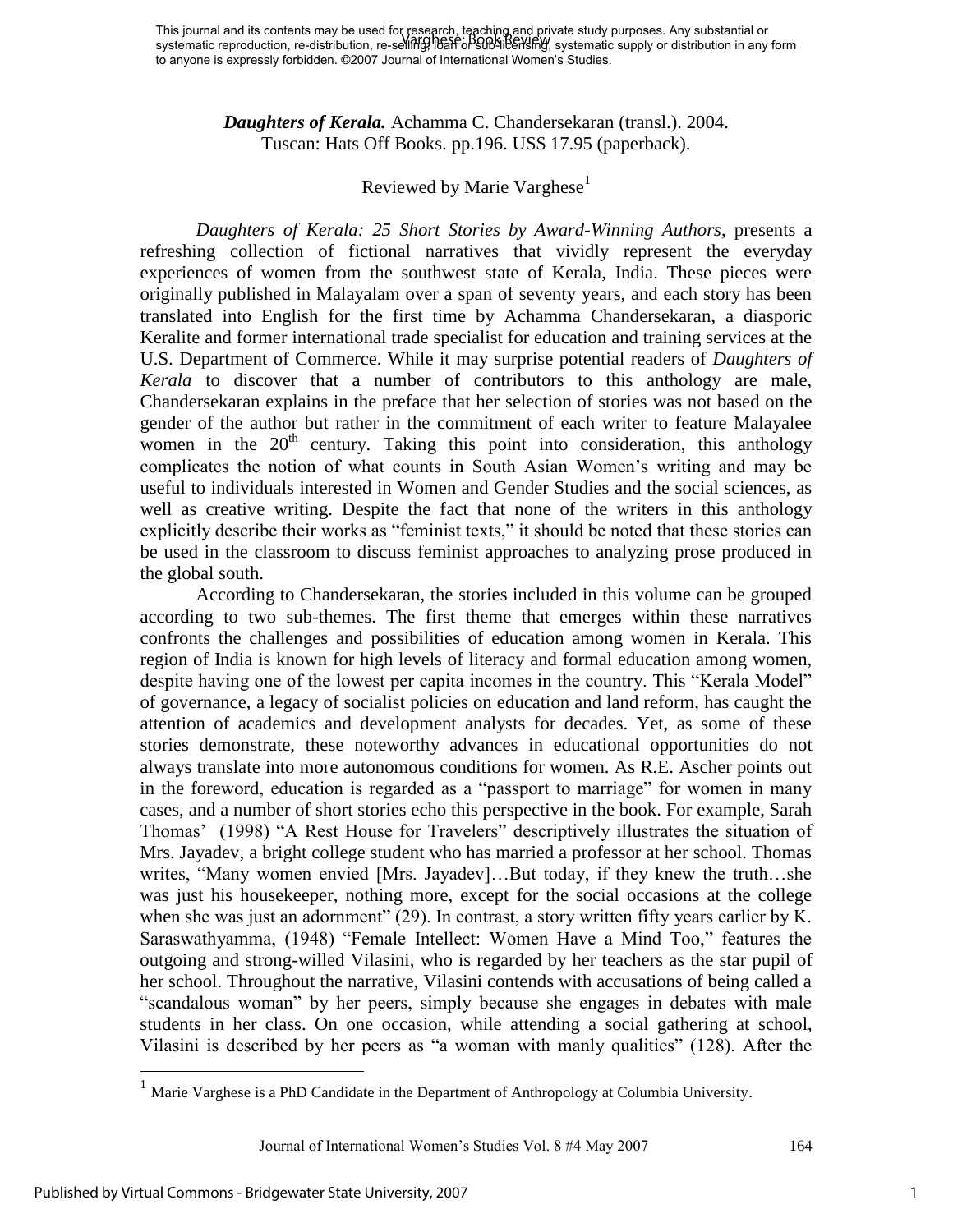protagonist refuses the sexual advances of a male student, the author writes that Vilisini "thought about her behavior towards him to figure out if she had done anything to give him the wrong impression. She had not felt anything more for him than camaraderie with a colleague, nor had she acted in any other way. She only behaved like a man would to another man" (130). Stories such as these can certainly lay the groundwork for engaging classroom discussions about the intersections between gender roles and education.

 Another recurrent theme in this book involves stories that deal with women confronting patriarchal norms imposed on women as wives and mothers. While the alltoo-familiar trope of the suffering Indian woman trapped by tradition is present in a number of these narratives, (for example, "Fraction," "Amma," and "Lies My Mother Told Me"), other stories describe women who resist the norm as they experience intimacy and desire outside the institution of marriage. For example, in "Ghare Baire: At Home and Outside" by Gita Hirayan (1997), the author writes about a woman who spends her days daydreaming of her love-affair with her neighbor, Haridas. As the story progresses, the female protagonist questions her lover and asks him if he would permit his own wife to pursue an extra-marital affair to which he replies, "I would kill her" (98). In "A Lullaby of Dreams" by Martin Eresseril (1974), a married woman admits her attraction to a young man living in her neighborhood without realizing that her husband silently acknowledges and reluctantly complies with the situation. Other stories that touch upon intimacy outside of marriage include "Rosemary" (1978), "Underling" (1945), and one of the earliest published pieces in the collection, "In the Shroud" (1931).

 One of the great strengths of this anthology comes from the variety of voices that are featured in these stories. These stories represent the experiences of women from variety of economic backgrounds; narratives of the urban middle class ("A Rented House"), the working poor ("Wooden Dolls), and the Malayalee elite ("One Still Picture Cannot Capture a Life's Story") offer fascinating insights into the intersections of women's roles in relation to social class. The women characters in these texts also represent major religious denominations in Kerala including Hindus ("Sandalwood for a Funeral Pyre"), Muslims ("The Dawn of Enlightenment"), Christians ("When Big Trees Fall") and Jewish communities ("A Dream From Israel"). However, readers who are unfamiliar with the social, political, economic, and religious contexts of life in Kerala may have limited success in grasping the historical framework of these stories unless they seek assistance from outside texts. For example, "A Dream from Israel" could have been enhanced by scholarly commentaries on the centuries-old Jewish community in Cochin. Likewise, the generous old woman in "The Daughter of Man" who continuously provides food for underprivileged people in her community would have benefited from an introductory analysis of the legacy of socialist land reform in the region. In the preface to the anthology, Chandersekaran notes, "Malayalam writers and Kerala culture have to pass through translation before they can be presented to the world." Unfortunately, the difficulty of the translation is not only fostered by the lack of contextual information, but also evinced by a few noticeable instances of awkward word choice and inelegant phrasing.

While some of Kerala's most internationally recognized Malayalee women writers such as Arundhati Roy and Meena Alexander are not included in this anthology, Chandersekaran should be applauded for highlighting the work of authors that have, until now, been inaccessible to non-Malayalee speaking audiences. At the same time